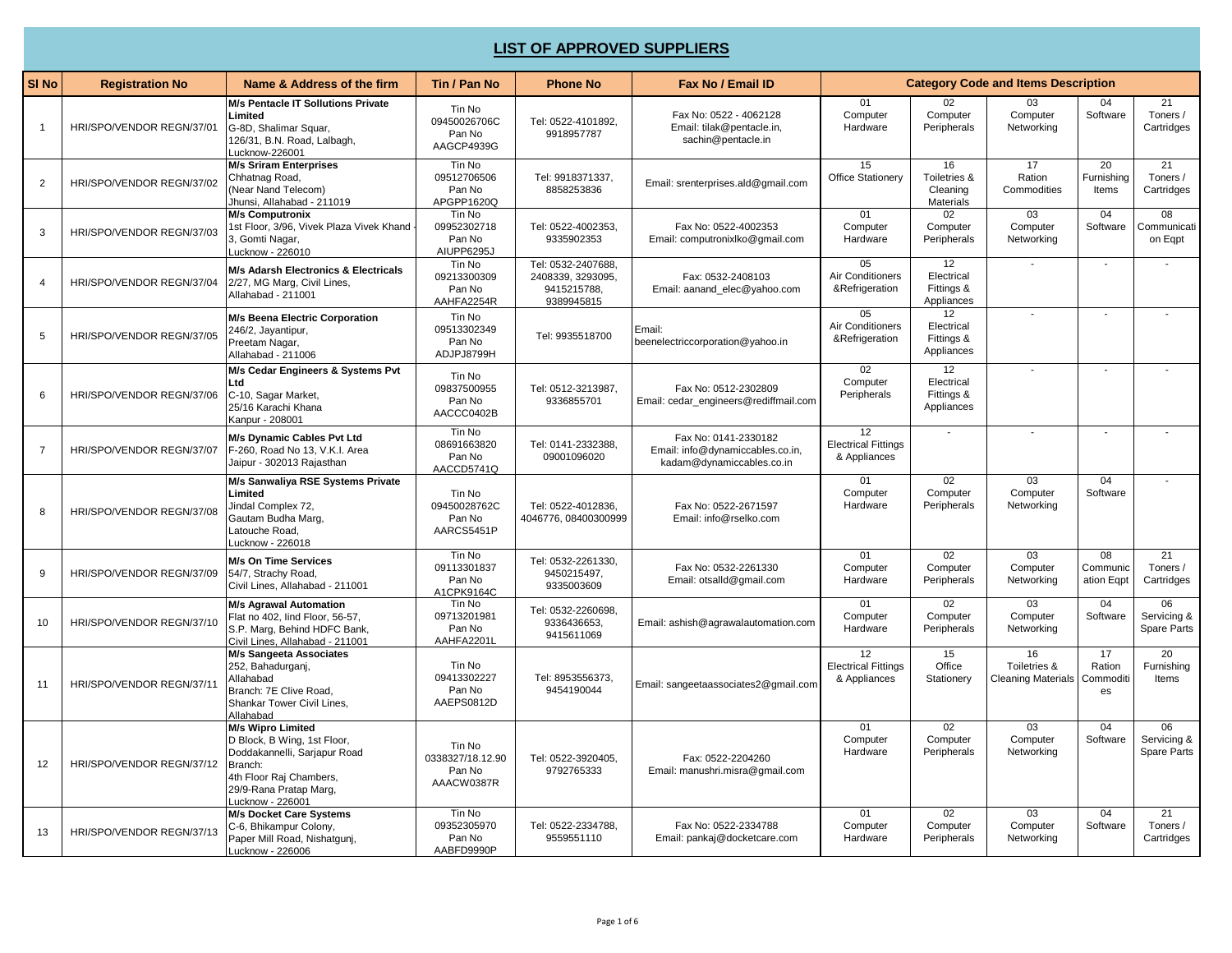| SI <sub>No</sub> | <b>Registration No</b>    | Name & Address of the firm                                                                                                                                                                                                    | Tin / Pan No                                       | <b>Phone No</b>                                                                                       | Fax No / Email ID                                                                                 |                                | <b>Category Code and Items Description</b> |                                           |                                                       |                                                  |
|------------------|---------------------------|-------------------------------------------------------------------------------------------------------------------------------------------------------------------------------------------------------------------------------|----------------------------------------------------|-------------------------------------------------------------------------------------------------------|---------------------------------------------------------------------------------------------------|--------------------------------|--------------------------------------------|-------------------------------------------|-------------------------------------------------------|--------------------------------------------------|
| 14               | HRI/SPO/VENDOR REGN/37/14 | <b>M/s Ricoh India Limited</b><br>2nd Floor, Salon Arum Building<br>Plot No-4, District Centre, Jasola,<br>New Delhi - 110025<br>Branch:<br>Frency Manor, 6 Park Road,<br>-ucknow - 226001                                    | Tin No<br>09966200065<br>Pan No<br>AAACR4151J      | Tel: 011-49103000,<br>49103100, 09936792717<br>(Delhi)<br>Tel: 0522-2239189/176,<br>09936792717 (Lko) | Fax No: 011-49103099 (Delhi)<br>Fax No: 0522-2237380 (Lko)<br>Email: sushant.tripathi@ricoh.co.in | 01<br>Computer<br>Hardware     | 02<br>Computer<br>Peripherals              | 03<br>Computer<br>Networking              | 04<br>Software                                        |                                                  |
| 15               | HRI/SPO/VENDOR REGN/37/15 | <b>M/s AUV Power Systems</b><br>27, Goverdhan Nagar,<br>Toltax Sanganer, Jaipur - 302033                                                                                                                                      | Tin No<br>08952166525<br>Pan No<br>AYIPS8748K      | Tel: 0141-2771974,<br>2172285<br>09414066830,<br>09829428783<br>09414066832                           | Fax No: 0141-2790217<br>Email: auvpower@yahoo.com                                                 | 02<br>Computer<br>Peripherals  | 06<br>Servicing &<br>Spare Parts           | 12<br>Electrical Fittings &<br>Appliances | $\overline{\phantom{a}}$                              |                                                  |
| 16               | HRI/SPO/VENDOR REGN/37/16 | <b>M/s Trident Enterprises</b><br>31 MG Marg, Civil Lines,<br>Allahabad - 211001                                                                                                                                              | Tin No<br>09813301080<br>Pan No<br>AFZPM4166KST001 | Tel: 0532-2261409,<br>9235510037                                                                      | Email: pankaj.mehrotra1@gmail.com                                                                 | 01<br>Computer<br>Hardware     | 02<br>Computer<br>Peripherals              | 03<br>Computer<br>Networking              | 04<br>Software                                        | 06<br>Servicing &<br>Spare Parts                 |
| 17               | HRI/SPO/VENDOR REGN/37/17 | <b>M/s Tritech Enterprises</b><br>31, Mg Marg, Civil Lines,<br>Allahabad - 211001                                                                                                                                             | Tin No<br>09813300886<br>Pan No<br>ADNPM2254J      | Tel: 0532-2261340,<br>9235510025                                                                      | Email: tritechenterprises@yahoo.com                                                               | 01<br>Computer<br>Hardware     | 02<br>Computer<br>Peripherals              | 04<br>Software                            | 06<br>Servicing &<br>Spare<br>Parts                   | 21<br>Toners /<br>Cartridges                     |
| 18               | HRI/SPO/VENDOR REGN/37/18 | <b>M/s Orion Solutions</b><br>20, Gandhi Nagar, Gandhi Gali,<br>(Opp Avadh Diagnostic) Golghar,<br>Gorakhpur - 273001<br>Branch:<br>1st Floor 14/18 Elign Road<br>(Behind Pushpak Apartment)<br>Civil Lines, Allahabad-211001 | Tin No<br>09520204130<br>Pan No<br>ADJPN9554G      | Tel: 0551-3248272,<br>2200672, 09415244717<br>(Gorakhpur)<br>Ph: 9795610614<br>(Allahabad)            | Fax No: 0551-2200672<br>Email: abu@orionsolutions.co.in<br>Email: yasir@orionsolutions.co.in      | 01<br>Computer<br>Hardware     | 02<br>Computer<br>Peripherals              | 03<br>Computer<br>Networking              | 04<br>Software                                        | 06<br>Servicing &<br>Spare Parts                 |
| 19               | HRI/SPO/VENDOR REGN/37/19 | <b>M/s Adarsh Electricals</b><br>Chak Chhatnag Road, Jhunsi,<br>Allahabad - 211019                                                                                                                                            | Tin No<br>09913003683<br>Pan No<br>APGPP1487B      | Tel: 9415615491                                                                                       | <b>NA</b>                                                                                         | 01<br>Computer<br>Hardware     | 05<br>Air Conditioners<br>&Refrigeration   | 06<br>Servicing & Spare<br>Parts          | 07<br>Civil<br>Maintenanc<br>e<br>Equipment/<br>items | 12<br>Electrical<br>Fittings &<br>Appliances     |
| 20               | HRI/SPO/VENDOR REGN/37/20 | M/s Agray Infosolutions Pvt Ltd<br>47/9 Prag Narayan Road<br>Lucknow - 226001                                                                                                                                                 | Tin No<br>09250030907C<br>Pan No<br>AALCA1748H     | Tel: 0522-4004922,<br>8726030709                                                                      | Email: care@agrayinfosolutions.com,<br>info@agrayinfosolutions.com                                | 01<br>Computer<br>Hardware     | 02<br>Computer<br>Peripherals              | 03<br>Computer<br>Networking              | 04<br>Software                                        | 05<br>Air<br>Conditioners<br>&Refrigeratio<br>n. |
| 21               | HRI/SPO/VENDOR REGN/37/21 | <b>M/s Stelwood Furnitures</b><br>7/9, SP Marg, Civil Lines,<br>Allahabad - 211001                                                                                                                                            | Tin No<br>09513302670<br>Pan No<br>AHZPG3125E      | Tel: 0532-2400966,<br>9415248015                                                                      | Email: nishantgandhi2006@yahoo.com                                                                | 09<br>Furniture                | 20<br>Furnishing<br>Items                  | $\sim$                                    | $\sim$                                                |                                                  |
| 22               | HRI/SPO/VENDOR REGN/37/22 | M/s Kamtron Systems Pvt Ltd<br>402, Eros Apartment,<br>56 Nehru Place,<br>New Delhi - 110019                                                                                                                                  | Tin No<br>076401733627<br>Pan No<br>AAACK5359F     | Tel: 011-26286257,<br>09810365559,<br>09810009871                                                     | Fax No: 011 - 26286260<br>Email: salesit@kamtrononline.com                                        | 04<br>Software                 |                                            | $\overline{\phantom{a}}$                  |                                                       |                                                  |
| 23               | HRI/SPO/VENDOR REGN/37/23 | M/s Hinditron Infosystems Private<br>Limited<br>69/A. L. Jagmohandas Marg, Nepean<br>Sea Road,<br>Mumbai - 400006                                                                                                             | Tin No<br>027280737091V<br>Pan No<br>AAACS9213N    | Tel: 022-23634035,<br>09821015330,<br>09845489656                                                     | Fax No: 022-23648157<br>Email: saurabh@hinditron.com<br>venkat@hinditron.com                      | 01<br>Computer<br>Hardware     | 02<br>Computer<br>Peripherals              | 03<br>Computer<br>Networking              | 04<br>Software                                        | 06<br>Servicing &<br>Spare Parts                 |
| 24               | HRI/SPO/VENDOR REGN/37/24 | <b>M/s Shaan Traders</b><br>11/5, Tashkant Marg,<br>Near Hotel Regency<br>Opp. Patrika press,<br>(Airtel Showroom Building),<br>Civil Lines, Allahabad                                                                        | Tin No<br>09112700469<br>Pan No<br>ADUPR5533N      | Tel: 0532-2260052,<br>9935085636,<br>9935085537                                                       | Fax No: 0532-2260052<br>Email: shaanservice@rediffmail.com                                        | 01<br>Computer<br>Hardware     | 02<br>Computer<br>Peripherals              | 04<br>Software                            | 08<br>Communic<br>ation Eqpt                          | 21<br>Toners /<br>Cartridges                     |
| 25               | HRI/SPO/VENDOR REGN/37/25 | <b>M/s National Traders</b><br>9/19, P.D. Tondon Road,<br>Dhobighat Chauraha                                                                                                                                                  | Tin No<br>09712709570C<br>Pan No                   | Tel: 0532-2260748,<br>9839485834                                                                      | Fax No: 0532-2260748<br>Email: national.ald.traders@gmail.com                                     | 01<br>Computer<br>Hardware     | 03<br>Computer<br>Networking               | 08<br>Communication<br>Eqpt               | 09<br>Furniture                                       | 12<br>Electrical<br>Fittings &<br>Appliances     |
|                  |                           | Civil Lines, Allahabad                                                                                                                                                                                                        | AKHPA0275C                                         |                                                                                                       |                                                                                                   | 15<br><b>Office Stationery</b> | 18<br>Safety &<br>Security Items           | 21<br>Toners / Cartridges                 | 22<br>Printing                                        |                                                  |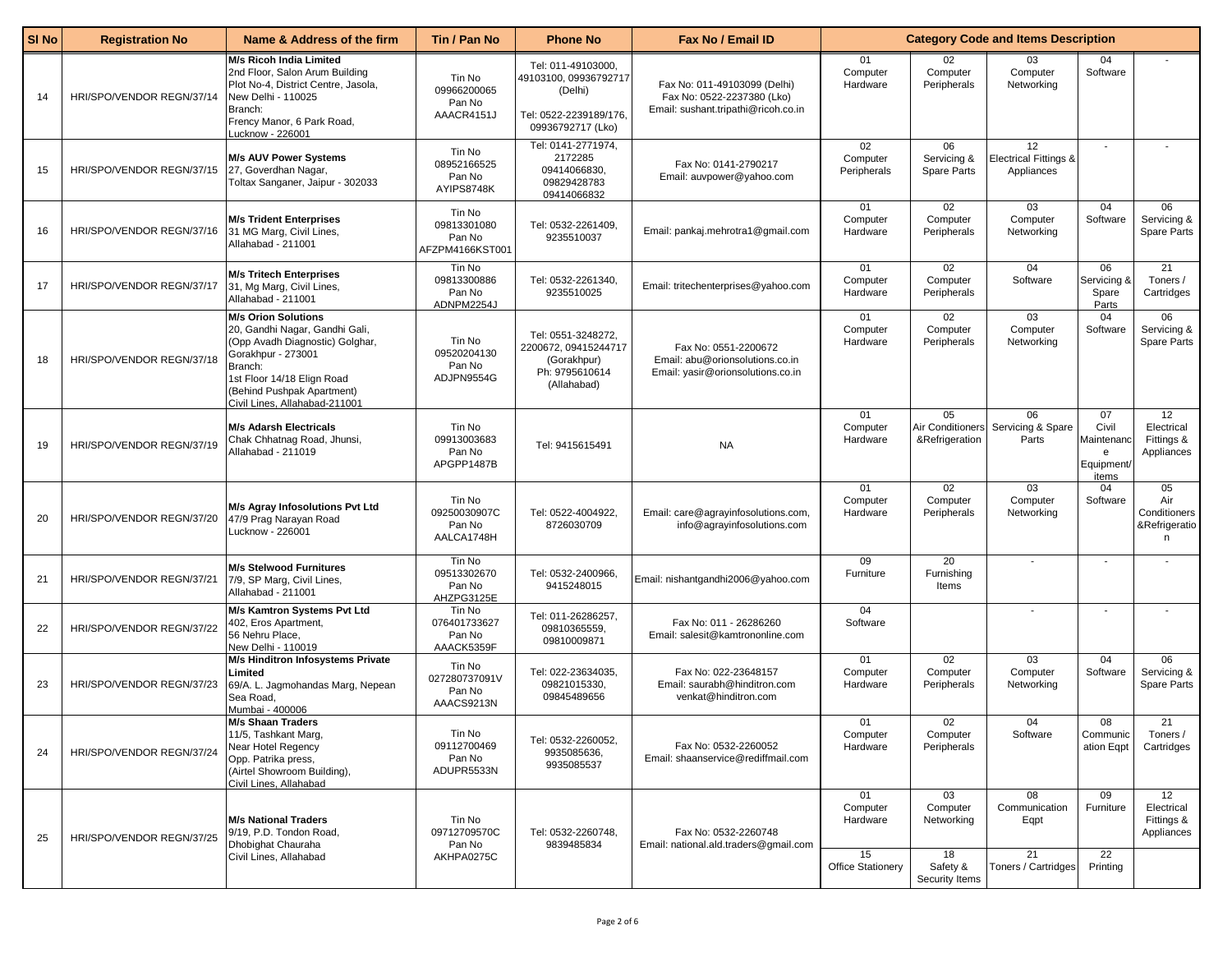| SI <sub>No</sub> | <b>Registration No</b>    | Name & Address of the firm                                                                                                 | Tin / Pan No                                        | <b>Phone No</b>                                              | Fax No / Email ID                                                                          |                                            | <b>Category Code and Items Description</b>  |                                                       |                              |                                                                 |
|------------------|---------------------------|----------------------------------------------------------------------------------------------------------------------------|-----------------------------------------------------|--------------------------------------------------------------|--------------------------------------------------------------------------------------------|--------------------------------------------|---------------------------------------------|-------------------------------------------------------|------------------------------|-----------------------------------------------------------------|
| 26               | HRI/SPO/VENDOR REGN/37/26 | <b>M/s AK Enterprises</b><br>2/63, Ramanand Nagar, Allapur,<br>Allahabad - 211006                                          | Tin No<br>09712802163<br>Pan No<br>AALFA5981B       | Tel: 9415636979,<br>9450505764                               | Email: a.k.enterprises@live.in                                                             | 15<br><b>Office Stationery</b>             | 16<br>Toiletries &<br>Cleaning<br>Materials |                                                       |                              |                                                                 |
| 27               | HRI/SPO/VENDOR REGN/37/27 | M/s Jamuna Marketing Pvt Ltd<br>20, Mahatma Gandhi, Marg,<br>Civil Lines, Allahabad - 211001                               | Tin No<br>09713300679<br>Pan No<br>AAACJ5893M       | Tel: 0532-2623891,<br>9235568024                             | Email: jamunamktg@gmail.com                                                                | 09<br>Furniture                            | 20<br>Furnishing<br>Items                   | 23<br>Textiles including<br>making of uniforms<br>etc |                              |                                                                 |
| 28               | HRI/SPO/VENDOR REGN/37/28 | <b>M/s Invention Technical Services</b><br>27/3M/2J, Govindpur, Teliyarganj,<br>Allahabad - 211004                         | Tin No<br>09912715315<br>Pan No<br>AGEPL6794N       | Tel: 9984766551,<br>9208319939                               | Email:<br>rajeev.inventiontechnical@gmail.com                                              | 01<br>Computer<br>Hardware                 | 02<br>Computer<br>Peripherals               | 03<br>Computer<br>Networking                          | 04<br>Software               | 21<br>Toners /<br>Cartridges                                    |
| 29               | HRI/SPO/VENDOR REGN/37/29 | <b>M/s Devang Enterprises</b><br>28C/8, Allahpur,<br>Allahabad -211006                                                     | Tin No<br>098127187245<br>Pan No<br>55032261718     | Tel: 9026245246,<br>9506245246                               | Email:<br>deepankarbhattacharya206@gmail.com                                               | 01<br>Computer<br>Hardware                 | 02<br>Computer<br>Peripherals               | 04<br>Software                                        | 15<br>Office<br>Stationery   | 22<br>Printing                                                  |
| 30               | HRI/SPO/VENDOR REGN/37/30 | <b>M/s Ranial Appliances</b><br>G-7, Pushpak Appartment,<br>14/18, Elgin Road, Civil Lines,<br>Allahabad - 211001          | Tin No<br>09113002645<br>Pan No<br>AHCPB9779N       | Tel: 0532-2408368,<br>9839051190                             | Email: ranialappliances@gmail.com                                                          | 01<br>Computer<br>Hardware                 | 02<br>Computer<br>Peripherals               | 03<br>Computer<br>Networking                          | 04<br>Software               | 16<br>Toiletries &<br>Cleaning<br>Materials                     |
| 31               | HRI/SPO/VENDOR REGN/37/31 | M/s Krishnaya Udyog<br>Vaidhya Ji Ki Bagiya,<br>Bai Ka Bagh, House No. 82E/4,<br>Allahabad - 211003                        | Tin No<br>09212800520C<br>Pan No<br>AANFK2383H      | Tel: 0532-6451756,<br>9235250762                             | Email: krishnayaudhyog@rediffmail.com                                                      | 02<br>Computer<br>Peripherals              | 03<br>Computer<br>Networking                | 15<br><b>Office Stationery</b>                        | 21<br>Toners /<br>Cartridges | 22<br>Printing                                                  |
| 32               | HRI/SPO/VENDOR REGN/37/32 | <b>M/s Lipika Corporation</b><br>7, Sheo Charan Lal Road,<br>Allahabad - 211003                                            | Tin No<br>09312714550<br>Pan No<br>ANJPM9916D       | Tel: 0532-6451798.<br>7388100465                             | Email: contactlipicorp@gmail.com                                                           | 02<br>Computer<br>Peripherals              | 03<br>Computer<br>Networking                | 15<br><b>Office Stationery</b>                        | 21<br>Toners /<br>Cartridges | 22<br>Printing                                                  |
| 33               | HRI/SPO/VENDOR REGN/37/33 | <b>M/s Rajesh Corporation</b><br>136/127, Shahrarabagh,<br>Allahabad-211003                                                | Tin No<br>09613201821<br>Pan No<br>ABLPS5207K       | Tel: 9415284506                                              | Email:<br>rajeshcorporation1997@gmail.com                                                  | 02<br>Computer<br>Peripherals              | 15<br>Office<br>Stationery                  | 21<br><b>Toners / Cartridges</b>                      | 22<br>Printing               |                                                                 |
| 34               | HRI/SPO/VENDOR REGN/37/34 | M/s Measurement Solutions Pvt Ltd<br>#101, Unit 25/C, Nicholson<br>Road, Diamond Point,<br>Secunderabad,<br>India - 500009 | Tin No<br>28620157443<br>Pan / Tan No<br>AABCM5484A | Tel: 040 2775 0600,<br>4444 3030, 4444 3042,<br>089778 03456 | Fax: 040 2795 4388, 4444 3040<br>Email: sales@measureindia.com<br>support@measureindia.com | 18<br>Safety & Security<br>Items           |                                             | $\overline{\phantom{a}}$                              |                              |                                                                 |
| 35               | HRI/SPO/VENDOR REGN/37/35 | <b>M/s Dali Electronics</b><br>8/A, Haroon Building, 190,<br>Shamaldas Gandhi Marq,<br>Mumbai - 400002                     | Tin No<br>027700023813V<br>Pan No<br>AACPD0099E     | Tel: 022-22038204,<br>09821236275                            | Fax No: 022-22016629<br>Email: dalielee@gmail.com                                          | 07<br>Civil Maintenance<br>Equipment/items |                                             | $\overline{\phantom{a}}$                              |                              |                                                                 |
| 36               | HRI/SPO/VENDOR REGN/37/36 | <b>M/s Sharda Construction</b><br>Chak Hariharban, Khanupur, Jhunsi,<br>Allahabad - 211019                                 | Tin No<br>09612711922<br>Pan No<br>ABXFS3592H       | Tel: 9889754507                                              | <b>NA</b>                                                                                  | 07<br>Civil Maintenance<br>Equipment/items | 09<br>Furniture                             | 16<br>Toiletries &<br><b>Cleaning Materials</b>       | 20<br>Furnishing<br>Items    | 23<br><b>Textiles</b><br>including<br>making of<br>uniforms etc |
| 37               | HRI/SPO/VENDOR REGN/37/37 | <b>M/s Metro Fire Solution</b><br>12/4. Kamla Nehru Road.<br>Fire Brigade Chauraha, Civil Lines,<br>Allahabad - 211001     | Tin No<br>09612708726<br>Pan No<br>ASDPR9715N       | Tel: 0532-2400433,<br>2409110, 9335503282,<br>9838583567     | Email: metrofire@sify.com                                                                  | 18<br>Safety & Security<br>Items           |                                             |                                                       |                              |                                                                 |
| 38               | HRI/SPO/VENDOR REGN/37/38 | M/s Sharda Info Solutions Private<br>_imited<br>26, Dilkusha Park, New Katra,<br>Allahabad - 211002                        | Tin No<br>09912714259<br>Pan No<br>AAPCS3736F       | Tel: 0532-3249871,<br>9415237954                             | Email: info@shardainfosolutions.com                                                        | 01<br>Computer<br>Hardware                 | 02<br>Computer<br>Peripherals               | 03<br>Computer<br>Networking                          | 04<br>Software               |                                                                 |
| 39               | HRI/SPO/VENDOR REGN/37/39 | M/s HCL Infosystems Ltd<br>8/18, Judges Colony Stainley Road,<br>Allahabad                                                 | Tin No<br>09665700206<br>Pan No<br>AAACH2420C       | Tel: 9935164447                                              | Email: kumar.anuj@hcl.com                                                                  | 01<br>Computer<br>Hardware                 |                                             |                                                       |                              |                                                                 |
| 40               | HRI/SPO/VENDOR REGN/37/40 | M/s Agmatel India Pvt Ltd<br>E-366, 2nd Floor, Nirman Vihar, Vikas<br>Marg, Delhi-110092                                   | Tin No<br>07660295280<br>Pan No<br>AAACA8116A       | Tel: 011-43064306                                            | Fax No: 011-22019833<br>Email: marketing@agmatel.com                                       | 01<br>Computer<br>Hardware                 | 02<br>Computer<br>Peripherals               | $\overline{\phantom{a}}$                              |                              |                                                                 |
| 41               | HRI/SPO/VENDOR REGN/37/41 | <b>M/s Pratush Enterprises</b><br>U-2, Sangam Palace, Civil Lines,<br>Allahabad - 211001                                   | Tin No<br>09213302068<br>Pan No<br>ABYPV9371N       | Tel: 0532-2561014,<br>9794659371                             | Email: pratush.enterprises@gmail.com                                                       | 01<br>Computer<br>Hardware                 | 02<br>Computer<br>Peripherals               | 03<br>Computer<br>Networking                          | 08<br>Communic<br>ation Eqpt | 21<br>Toners /<br>Cartridges                                    |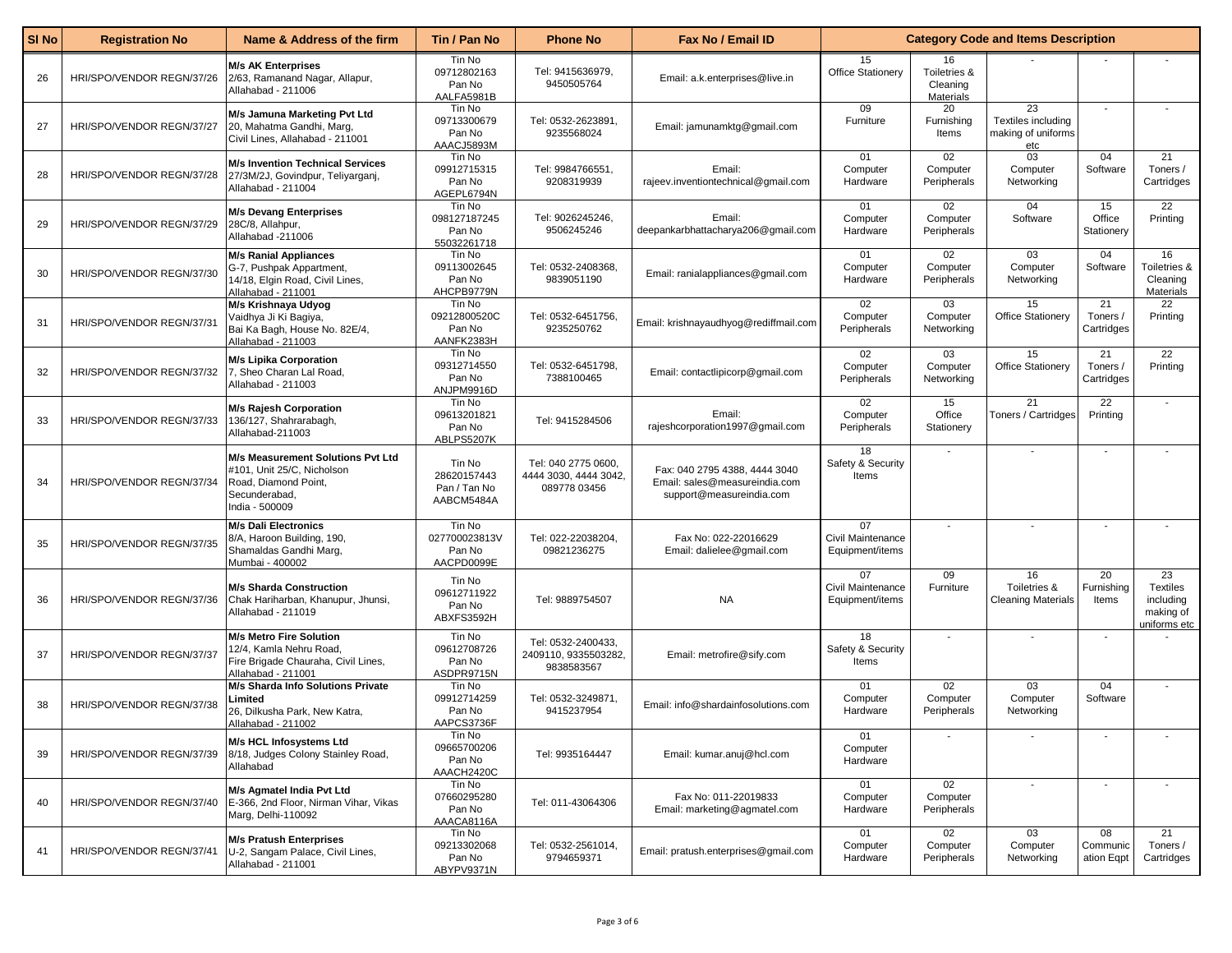| SI No | <b>Registration No</b>    | Name & Address of the firm                                                                                                                                                               | Tin / Pan No                                   | <b>Phone No</b>                                               | Fax No / Email ID                                                                  |                                                  | <b>Category Code and Items Description</b>                      |                                            |                              |                              |  |
|-------|---------------------------|------------------------------------------------------------------------------------------------------------------------------------------------------------------------------------------|------------------------------------------------|---------------------------------------------------------------|------------------------------------------------------------------------------------|--------------------------------------------------|-----------------------------------------------------------------|--------------------------------------------|------------------------------|------------------------------|--|
| 42    | HRI/SPO/VENDOR REGN/37/42 | <b>M/s UP Electricals &amp; Building</b><br><b>Materials</b><br>114, Nayay Nagar Chhatnag, Jhunsi,<br>Allahabad - 211019                                                                 | Tin No<br>09113003107                          | Tel: 9415905435                                               | <b>NA</b>                                                                          | 07<br>Civil Maintenance<br>Equipment/items       | 12<br>Electrical<br>Fittings &<br>Appliances                    | 13<br>Tools                                |                              |                              |  |
| 43    | HRI/SPO/VENDOR REGN/37/43 | <b>M/s Micro Computers</b><br>69-A, Darbhanga Castle,<br>Allahabad - 211002<br>Branch:<br>210, NPA Arcade MG Marg,<br>Civil Lines, Allahabad - 211001                                    | Tin No<br>09712700782<br>Pan No<br>ACCPJ7471N  | Tel: 0532-3295133.<br>9335155526                              | Fax No: 0532-2561389<br>Email: microcomputers@bsnl.in<br>micro.allahabad@gmail.com | 01<br>Computer<br>Hardware                       | 02<br>Computer<br>Peripherals                                   | 03<br>Computer<br>Networking               | 04<br>Software               | 21<br>Toners /<br>Cartridges |  |
| 44    | HRI/SPO/VENDOR REGN/37/44 | <b>M/s Creative Engineers</b><br>D-2/1-A, Shreeji Estate, Behind Satnam<br>Motors, Nr Sutar Karkhana, Naroda,<br>Ahmedabad - 382330                                                      | Tin No<br>24075202959<br>Pan No<br>AOUPP7103F  | Tel: 09978991866                                              | Email: creativeeng88@yahoo.com                                                     | 07<br>Civil Maintenance<br>Equipment/items       |                                                                 |                                            |                              |                              |  |
| 45    | HRI/SPO/VENDOR REGN/37/45 | <b>M/s Dubas Engineering Pvt Limited</b><br>43(P), Electronics City, Phase-II, Hosur<br>Main Road,<br>Bangalore-560100                                                                   | Tin No<br>29160307220<br>Pan No<br>AAACD7283M  | Ph: 09945947000                                               | Fax No 080-40336222<br>Email:<br>mktg1@dubaspower.co;nsg@dubaspow<br>er.com        | 12<br><b>Electrical Fittings</b><br>& Appliances |                                                                 |                                            |                              |                              |  |
| 46    | HRI/SPO/VENDOR REGN/37/46 | M/s B.K. Technologies<br>Sector - 1/21, Aashiyana,<br>Lucknow - 226012                                                                                                                   | Tin No<br>09750002761C<br>Pan No<br>BLBPS5349R | Ph: 0522-3294300,<br>09793807777                              | Email: info@bktindia.net                                                           | 12<br><b>Electrical Fittings</b><br>& Appliances |                                                                 | $\overline{\phantom{a}}$                   |                              |                              |  |
| 47    | HRI/SPO/VENDOR REGN/37/47 | <b>M/s SKD Commercial Co</b><br>697A/535 A, Housing Scheme,<br>Dr. Nigam Chauraha,<br>Mumfordganj, Allahabad - 211001                                                                    | Tin No<br>09713302565<br>Pan No<br>ADQPV1600A  | Ph: 0532-2266142,<br>9415216322                               | Email: skdco_alld@rediffmail.com                                                   | 02<br>Computer<br>Peripherals                    | 05<br>Air Conditioners<br>&Refrigeration                        | 07<br>Civil Maintenance<br>Equipment/items | 21<br>Toners /<br>Cartridges |                              |  |
| 48    | HRI/SPO/VENDOR REGN/37/48 | <b>M/s Dreamland</b><br>C/o Dreamland Hyderabad Gate,<br>B.H.U. Susuwahi,<br>Varanasi-05                                                                                                 | Tin No<br>09482202767<br>Pan No<br>AGFPB0248N  | Ph: 0542-3291392,<br>9935043397                               | Email:<br>dreamland_prakash@rediffmail.com                                         | 01<br>Computer<br>Hardware                       | 02<br>Computer<br>Peripherals                                   | 03<br>Computer<br>Networking               | 04<br>Software               | 21<br>Toners /<br>Cartridges |  |
| 49    | HRI/SPO/VENDOR REGN/37/49 | <b>M/s SAI Distributors</b><br>177, Vishwanath Puri<br>Colony, Hyderabad Gate<br>B.H.U., Varanasi<br>Tel: 9793011122<br>Email: sai_dre@rediffmail.com                                    | Tin No<br>09481911349<br>Pan No<br>ABUFS8269A  | Tel: 9793011122                                               | Email: sai_dre@rediffmail.com                                                      | 01<br>Computer<br>Hardware                       | 02<br>Computer<br>Peripherals                                   | 03<br>Computer<br>Networking               | 04<br>Software               | 15<br>Office<br>Stationery   |  |
| 50    | HRI/SPO/VENDOR REGN/37/50 | <b>M/s Computronics Sales Corporation</b><br>15, Chahchand, Zero<br>Road, Allahabad - 211003                                                                                             | Tin No<br>09813200670<br>Pan No<br>AAMPA4009R  | Tel: 9415214210                                               | Email: compsale@sancharnet.in,<br>skag12@rediffmail.com                            | 01<br>Computer<br>Hardware                       | 02<br>Computer<br>Peripherals                                   | 03<br>Computer<br>Networking               | 04<br>Software               | 21<br>Toners /<br>Cartridges |  |
| 51    | HRI/SPO/VENDOR REGN/37/51 | <b>M/s Skon Enterprises</b><br>17- Chahchand Zero Road,<br>Allahabad - 211003                                                                                                            | Tin No<br>09513200968<br>Pan No<br>AEZPA3722Q  | Ph:9415284956                                                 | Email: skon12@gmail.com                                                            | 20<br>Furnishing Items                           | 23<br><b>Textiles</b><br>including<br>making of<br>uniforms etc | $\blacksquare$                             |                              |                              |  |
| 52    | HRI/SPO/VENDOR REGN/37/52 | <b>M/s Steelwyn Corporation</b><br>Karnani Estate Flat No 142,<br>4th Floor 209, AJC Bose Road,<br>Kolkata - 700017                                                                      | Tin No<br>19561536041<br>Pan No<br>ALAPS3538E  | Ph: 033-22906390,<br>09830069601                              | Fax No: 033-22837873<br>Email: steelwyn@steelwyn.com                               | 09<br>Furniture                                  |                                                                 | $\blacksquare$                             |                              |                              |  |
| 53    | HRI/SPO/VENDOR REGN/37/53 | <b>M/s Devlok Distributors</b><br>C-187 Nirala Nagar,<br>Lucknow - 226020                                                                                                                | Tin No<br>09452200303<br>Pan No<br>AABFD2357C  | Ph: 0522-2787883.<br>9838838538                               | Email: devesh.rastogi@devlok.net.in                                                | 01<br>Computer<br>Hardware                       | 02<br>Computer<br>Peripherals                                   | 03<br>Computer<br>Networking               | 04<br>Software               | 21<br>Toners /<br>Cartridges |  |
| 54    | HRI/SPO/VENDOR REGN/37/54 | M/s Corporate Infotech Pvt Ltd<br>A-16 (LGF) Jangpura Extn.<br>New Delhi - 110014<br>Branch:<br>B-2 Ist Floor, Ramashraya Apartment Jai<br>narayan Road Husain Ganj,<br>Lucknow - 226001 | Tin No<br>07560328897<br>Pan No<br>AADCC0540R  | Ph:011-24371666,<br>09310371666<br>Ph: 9838991564<br>(Branch) | Fax No: 011-24371777<br>Email: info@cipl.org.in<br>Email: sudheswar@cipl.org.in    | 01<br>Computer<br>Hardware                       | 02<br>Computer<br>Peripherals                                   | 03<br>Computer<br>Networking               | 04<br>Software               |                              |  |
| 55    | HRI/SPO/VENDOR REGN/37/55 | M/s Asha & Co<br>110, Johnstonganj,<br>Allahabad                                                                                                                                         | Tin No<br>09213200480<br>Pan No<br>AAEFA1956H  | Ph: 0532-2400291,<br>9415308282                               | Email: ashaco2004@gmail.com                                                        | 05<br>Air Conditioners<br>&Refrigeration         | 08<br>Communication<br>Eqpt                                     | $\blacksquare$                             |                              |                              |  |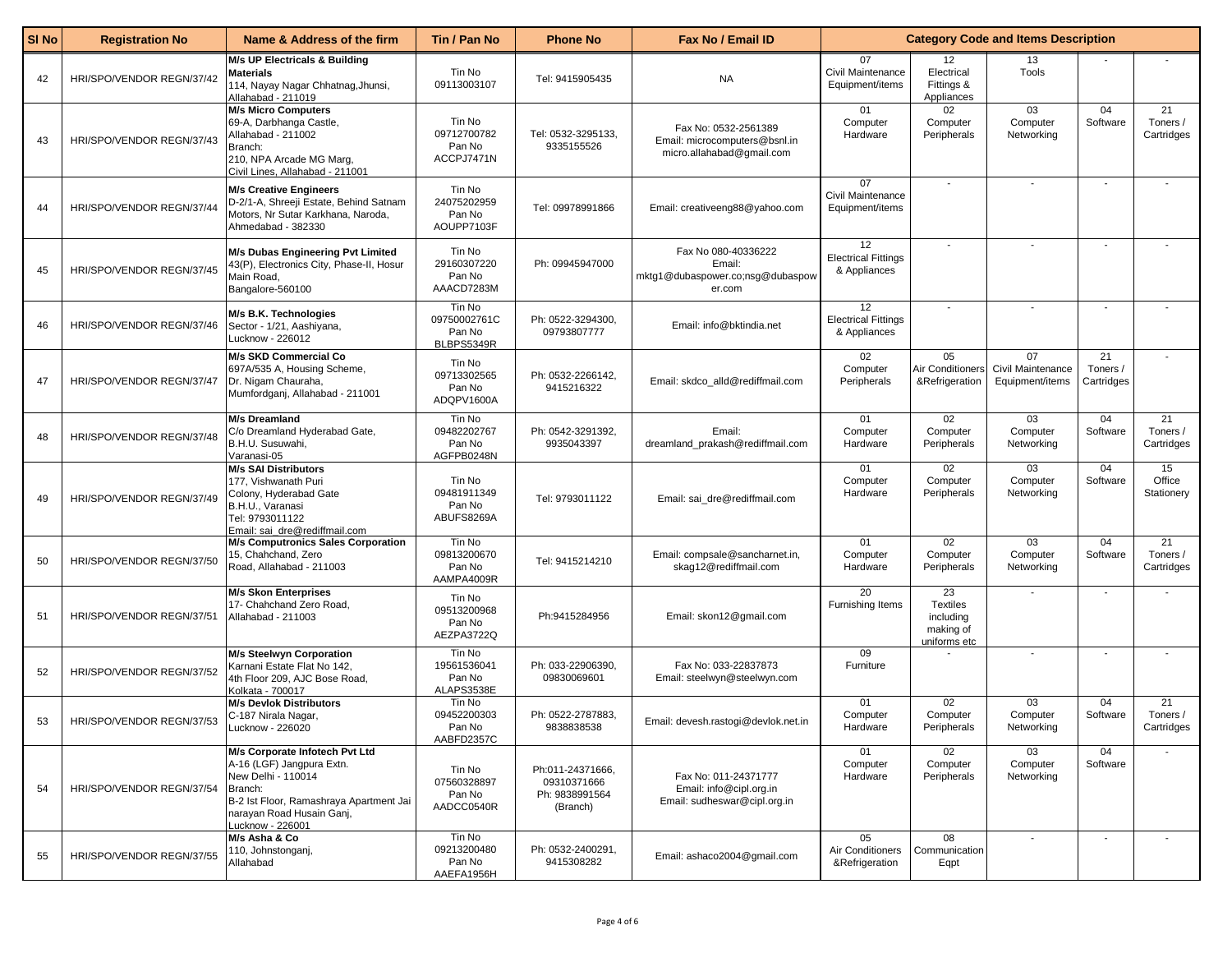| SI <sub>No</sub> | <b>Registration No</b>    | Name & Address of the firm                                                                                                                                                                                                                           | Tin / Pan No                                   | <b>Phone No</b>                                                                                                         | Fax No / Email ID                                            | <b>Category Code and Items Description</b>       |                                              |                                           |                                                        |                                                 |
|------------------|---------------------------|------------------------------------------------------------------------------------------------------------------------------------------------------------------------------------------------------------------------------------------------------|------------------------------------------------|-------------------------------------------------------------------------------------------------------------------------|--------------------------------------------------------------|--------------------------------------------------|----------------------------------------------|-------------------------------------------|--------------------------------------------------------|-------------------------------------------------|
| 56               | HRI/SPO/VENDOR REGN/37/56 | <b>M/s MKS Enterprises</b><br>192/108/2A/14, Patel Nagar,<br>Meerapur, Allahabad                                                                                                                                                                     | Tin No<br>09812712784<br>Pan No<br>BGPPS2831F  | Ph: 9473748837                                                                                                          | Email: mksenterprises97@gmail.com                            | 01<br>Computer<br>Hardware                       | 14<br>Utensils                               | 15<br>Office Stationery                   | 16<br><b>Foiletries &amp;</b><br>Cleaning<br>Materials | 21<br>Toners /<br>Cartridges                    |
| 57               | HRI/SPO/VENDOR REGN/37/57 | M/s Sangam Sky Shop<br>161/145, Vivekanand Marg,<br>South Malaka,<br>Allahabad - 211001                                                                                                                                                              | Tin No<br>09413203152<br>Pan No<br>AAQPA4584P  | Ph: 0532-2557213,<br>9415124823                                                                                         | Email: sangamskyshop@gmail.com                               | 08<br>Communication<br>Eqpt                      | 12<br>Electrical<br>Fittings &<br>Appliances |                                           |                                                        |                                                 |
| 58               | HRI/SPO/VENDOR/REGN/37/58 | <b>M/s Takyon Networks</b><br>2/258 Vishal Khand - 2<br>Gomti Nagar,<br>-ucknow - 226010                                                                                                                                                             | Tin No<br>09950013678<br>Pan No<br>AAGFT0162Q  | Ph: 0522-4106617,<br>7525036609                                                                                         | Email: sanjay.kr@takyon.co.in                                | 01<br>Computer<br>Hardware                       | 03<br>Computer<br>Networking                 | 04<br>Software                            |                                                        |                                                 |
| 59               | HRI/SPO/VENDOR/REGN/37/59 | <b>M/s Unique Enterprises</b><br>C-74/77, Vimal Super Market, Apna<br>Bazar, Mehsana - 384002, Gujrat                                                                                                                                                | Tin No<br>24040701865<br>Pan No<br>AAAFU4441M  | Ph: 02762-250988,<br>09924101388<br>Fax: 02762-250988                                                                   | Email: unique_ent2000@yahoo.com                              | 02<br>Computer<br>Peripherals                    | 21<br>Toners /<br>Cartridges                 |                                           |                                                        |                                                 |
| 60               | HRI/SPO/VENDOR/REGN/37/60 | <b>M/s Maa Durga Enterprises</b><br>Kaseruwa Kala, Sahson,<br>Allahabad - 221507                                                                                                                                                                     | Tin No<br>09952500822<br>Pan No<br>CBXPS9656N  | Ph: 9452130928                                                                                                          | <b>NA</b>                                                    | 05<br>Air Conditioners<br>&Refrigeration         | 12<br>Electrical<br>Fittings &<br>Appliances |                                           |                                                        |                                                 |
| 61               | HRI/SPO/VENDOR/REGN/37/61 | M/s Pragati Engineering Pvt Ltd<br>62A, Hazra Road, Kolkata - 700019<br>Ph: 033-24752115/16                                                                                                                                                          | Tin No<br>019430351077<br>Pan No<br>AACCP4948F | Ph: 033-24752115/16                                                                                                     | Email: peplengg@gmail.com                                    | 18<br>Safety & Security<br>Items                 | $\sim$                                       |                                           |                                                        |                                                 |
| 62               | HRI/SPO/VENDOR/REGN/37/62 | <b>M/s Ajay Electronics</b><br>Opp. Barkat TailorsAanchal Plaza<br>(Basement), Kaiperganj,<br>Raebareli - 229001                                                                                                                                     | Tin No<br>09952500822<br>Pan No<br>AEFPK5387K  | Ph: 9453711262,<br>9415034585                                                                                           | Email: ajayelectronicsrbl@gmail.com                          | 05<br>Air Conditioners<br>&Refrigeration         | 12<br>Electrical<br>Fittings &<br>Appliances |                                           |                                                        |                                                 |
| 63               | HRI/SPO/VENDOR/REGN/37/63 | M/s Technet Software Solutions (P)<br>Ltd<br>35A/1, 2nd Floor, shahpur Jat, New Delhi<br>- 110049<br>Branch:<br>10, Mandir Marg, Mahanagar, Lucknow -<br>226006                                                                                      | Tin No<br>07420222662<br>Pan No<br>AABCT3178Q  | Ph: 011-26495537.<br>9958202047<br>Fax: 011-26496671<br>(New Delhi)<br>Ph: 9839074722<br>Fax: 0522-4003545<br>(Lucknow) | Email: info@technetsoftware.com<br>vivek@technetsoftware.com | 01<br>Computer<br>Hardware                       | 02<br>Computer<br>Peripherals                | $\overline{03}$<br>Computer<br>Networking | 04<br>Software                                         |                                                 |
| 64               | HRI/SPO/VENDOR/REGN/37/64 | M/s CSPL Computers Pvt Ltd<br>GF-3, Chintels House, 16 Station Road,<br>Lucknow - 226001<br>Branch:<br>FF-1, Neelkanth Apartment, LBS Marg,<br>Civil Lines, Allahabad                                                                                | Tin No<br>09351900942<br>Pan No<br>AABCC6258L  | Ph: 0522-<br>4052220/21/22,<br>9415019876,<br>Fax: 0522-2635172<br>(Lucknow)<br>Ph: 9335124243<br>(Allahabad)           | Email: Iko@csplworld.com                                     | 01<br>Computer<br>Hardware                       | 02<br>Computer<br>Peripherals                | $\overline{03}$<br>Computer<br>Networking | 04<br>Software                                         | 05<br>Air<br>Conditioners<br>&Refrigeratio<br>n |
| 65               | HRI/SPO/VENDOR/REGN/37/65 | M/s KK Sales (P) Ltd<br>7/3A/2C, Clive Road<br>Near Sangam Place<br>Civil Lines, Allahabad - 211001                                                                                                                                                  | Tin No<br>09713300387<br>Pan No<br>AABCK8925G  | Tel: 9839810316                                                                                                         | Email: kksalesalld@gmail.com                                 | 05<br>Air Conditioners<br>&Refrigeration         | 06<br>Servicing &<br><b>Spare Parts</b>      | 08<br>Communication<br>Eqpt               |                                                        |                                                 |
| 66               | HRI/SPO/VENDOR/REGN/37/66 | M/s D. T. Handloom<br>Jhunsi Kohna<br>Near Thana Jhunsi,<br>Allahabad - 211019                                                                                                                                                                       | Tin No<br>09212721348<br>Pan No<br>AGXTJ7700R  | Tel: 7398534253                                                                                                         | Nil                                                          | 09<br>Furniture                                  | 20<br>Furnishing<br>Items                    |                                           |                                                        |                                                 |
| 67               | HRI/SPO/VENDOR/REGN/37/67 | M/s Kalpa Electrikal Private Limited<br>Post box No. 4413. 149/25.<br>III Main, Industrial Town. Rajajinagar,<br>Bangalore-560010<br>Factory Address:<br>Post box No. 133/4, Industrial Area,<br>Machohalli, Magadi Main Road,<br>Bangalore - 560091 | Tin No<br>29190055052<br>Pan No<br>AAACK7799P  | Ph: 080-23303103,<br>09980039624<br>Fax: 080-23116165                                                                   | Email: sales@kalpaelectrikal.com                             | 12<br><b>Electrical Fittings</b><br>& Appliances | $\sim$                                       |                                           | $\sim$                                                 |                                                 |